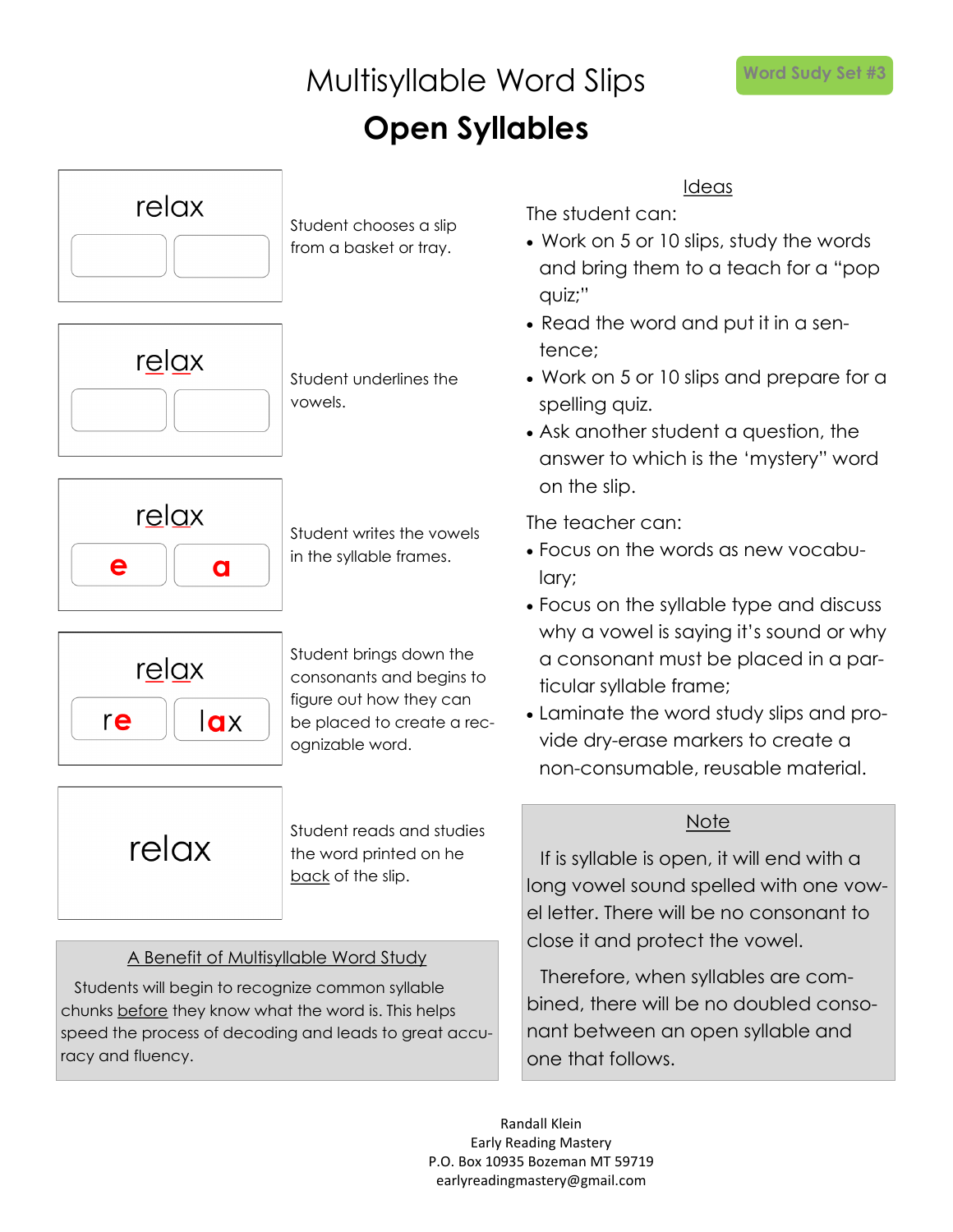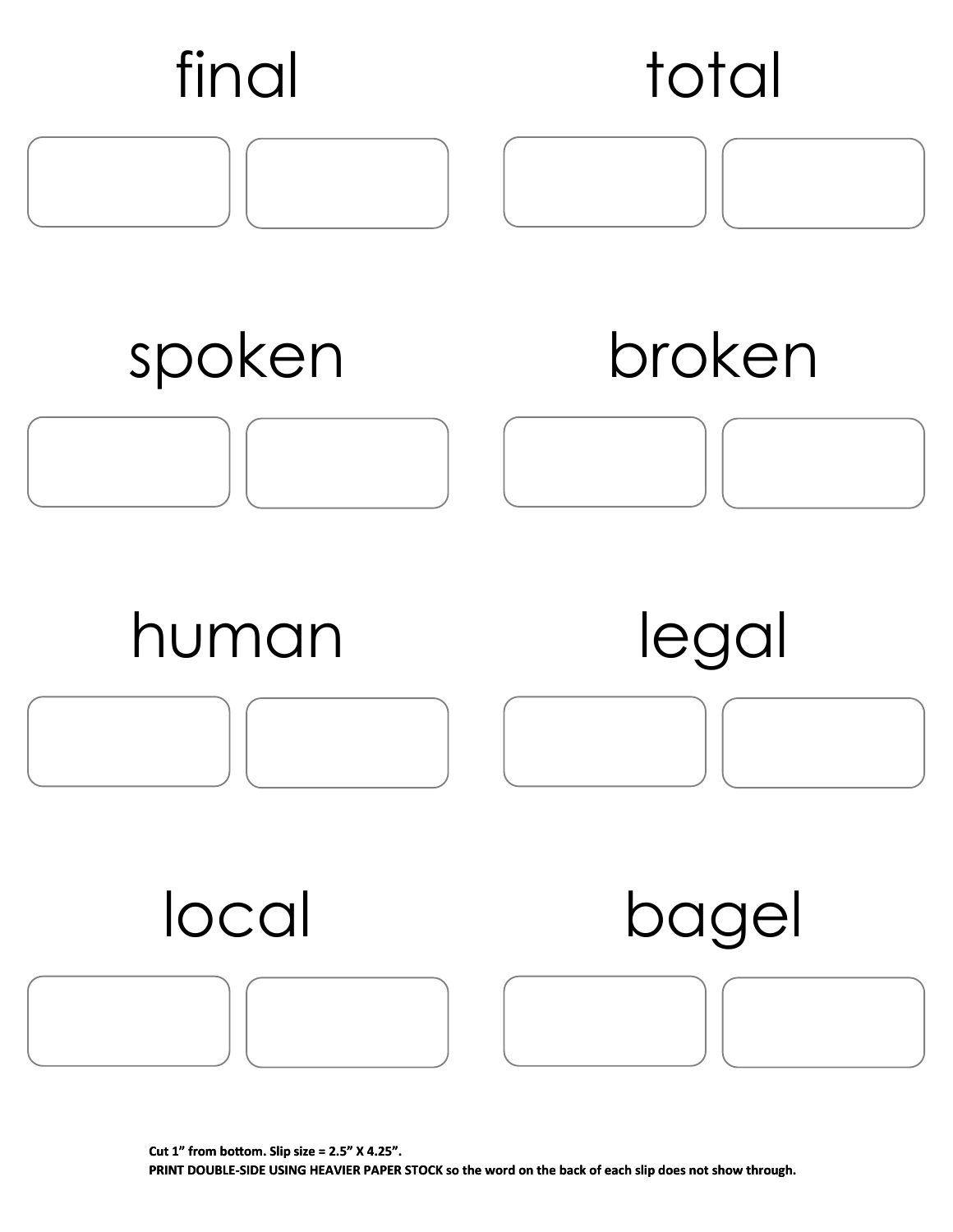

# broken Spoken

legal human

bagel local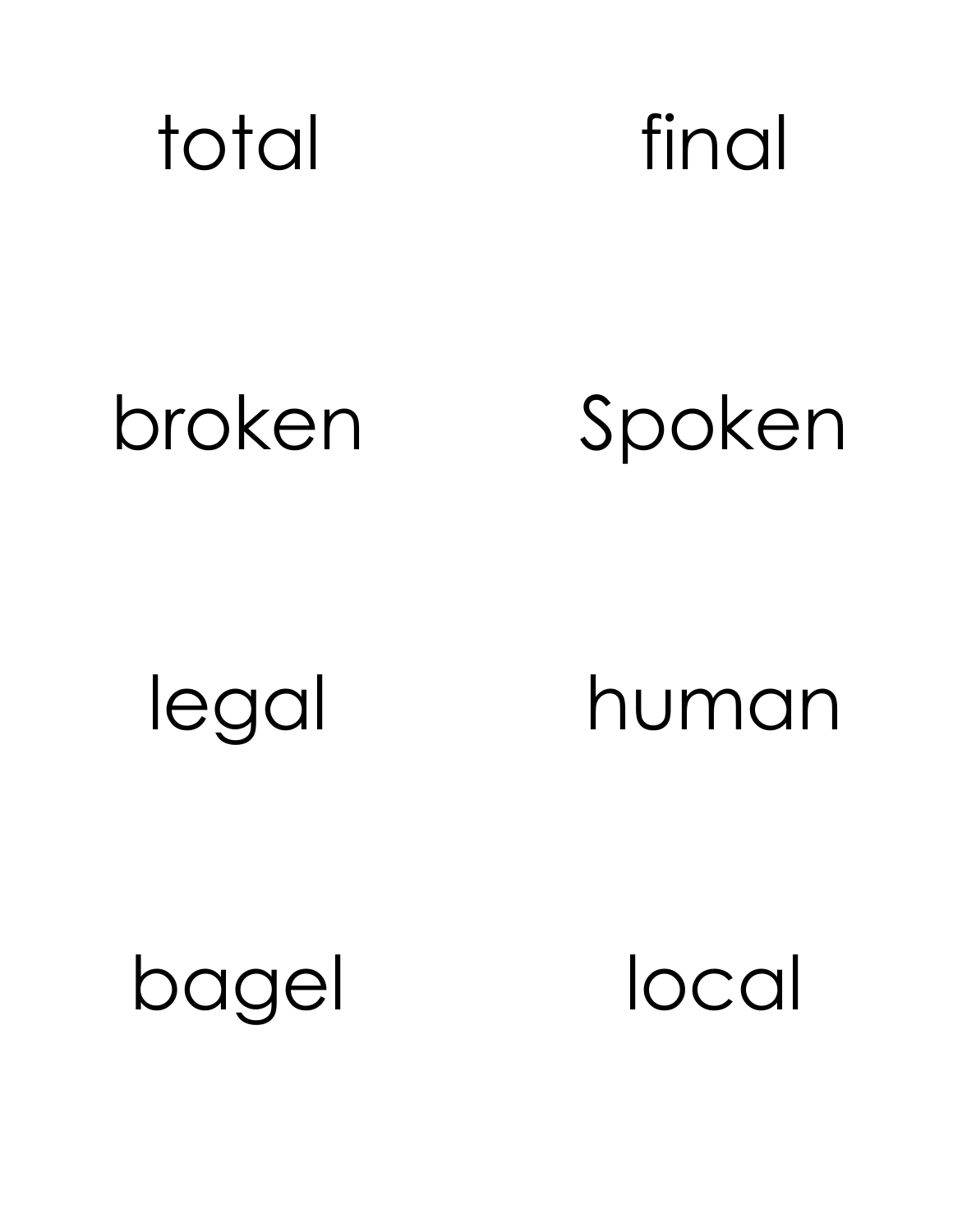

**Cut 1" from bottom. Slip size = 2.5" X 4.25". PRINT DOUBLE-SIDE USING HEAVIER PAPER STOCK so the word on the back of each slip does not show through.**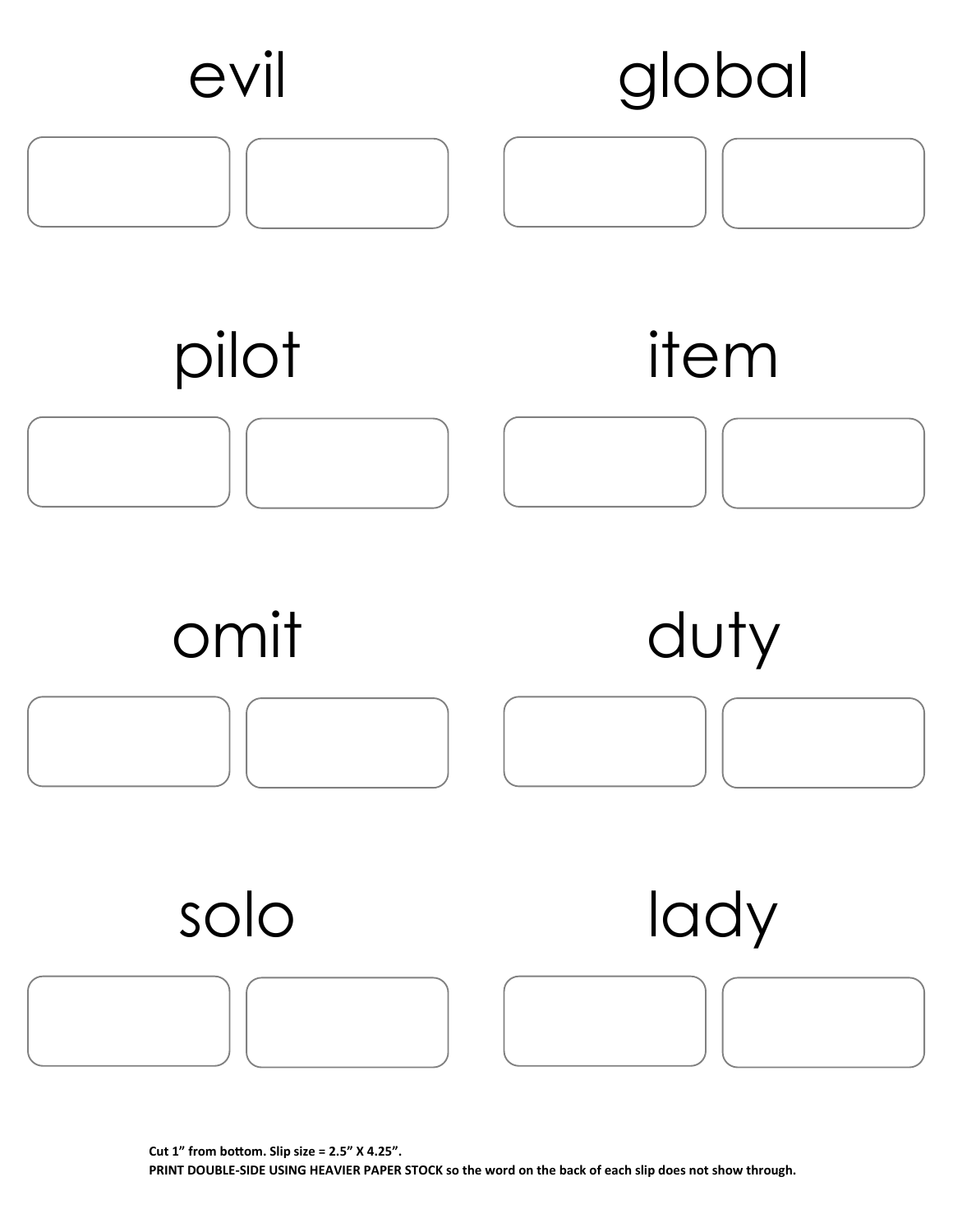



item pilot

duty omit

lady solo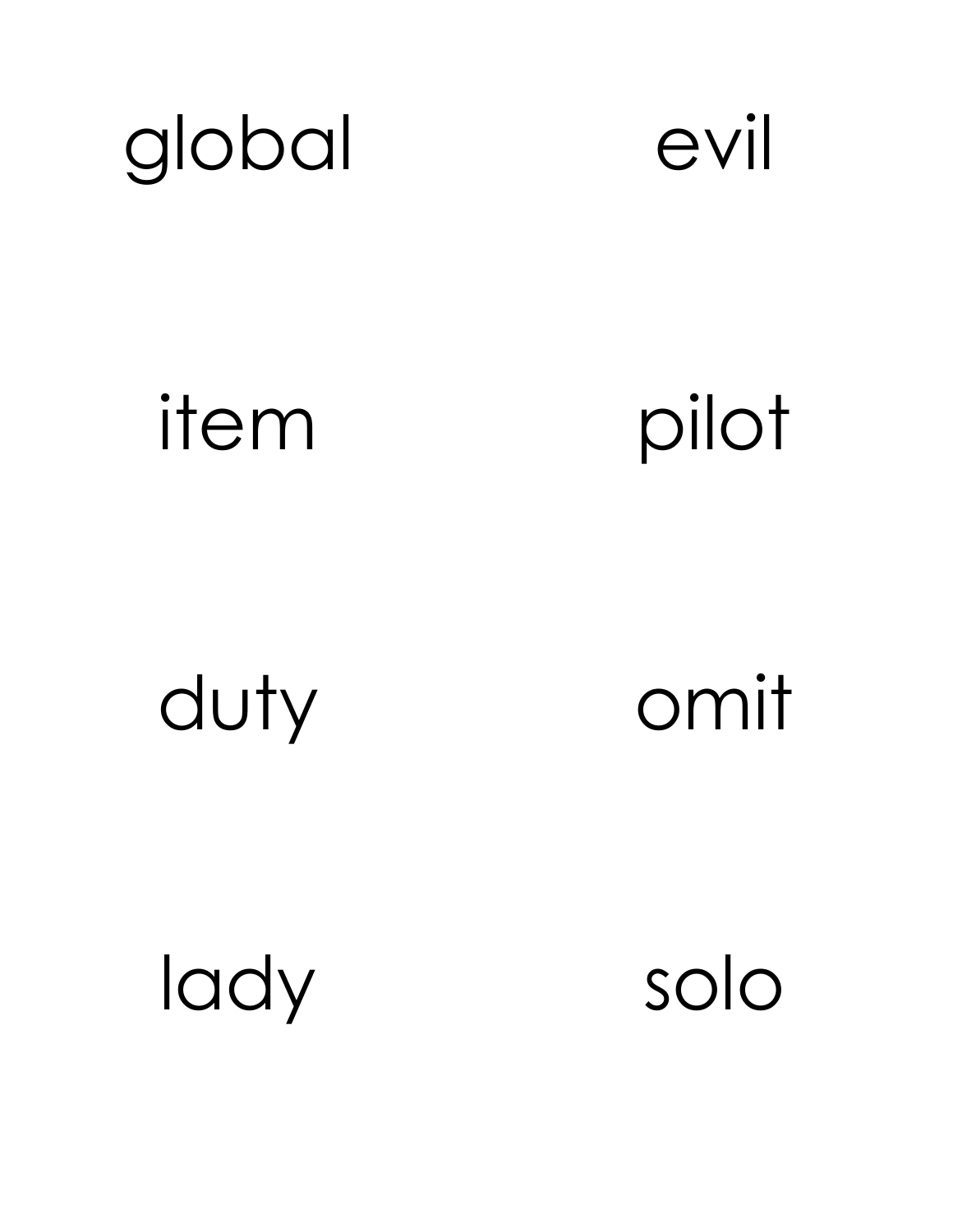

**Cut 1" from bottom. Slip size = 2.5" X 4.25". PRINT DOUBLE-SIDE USING HEAVIER PAPER STOCK so the word on the back of each slip does not show through.**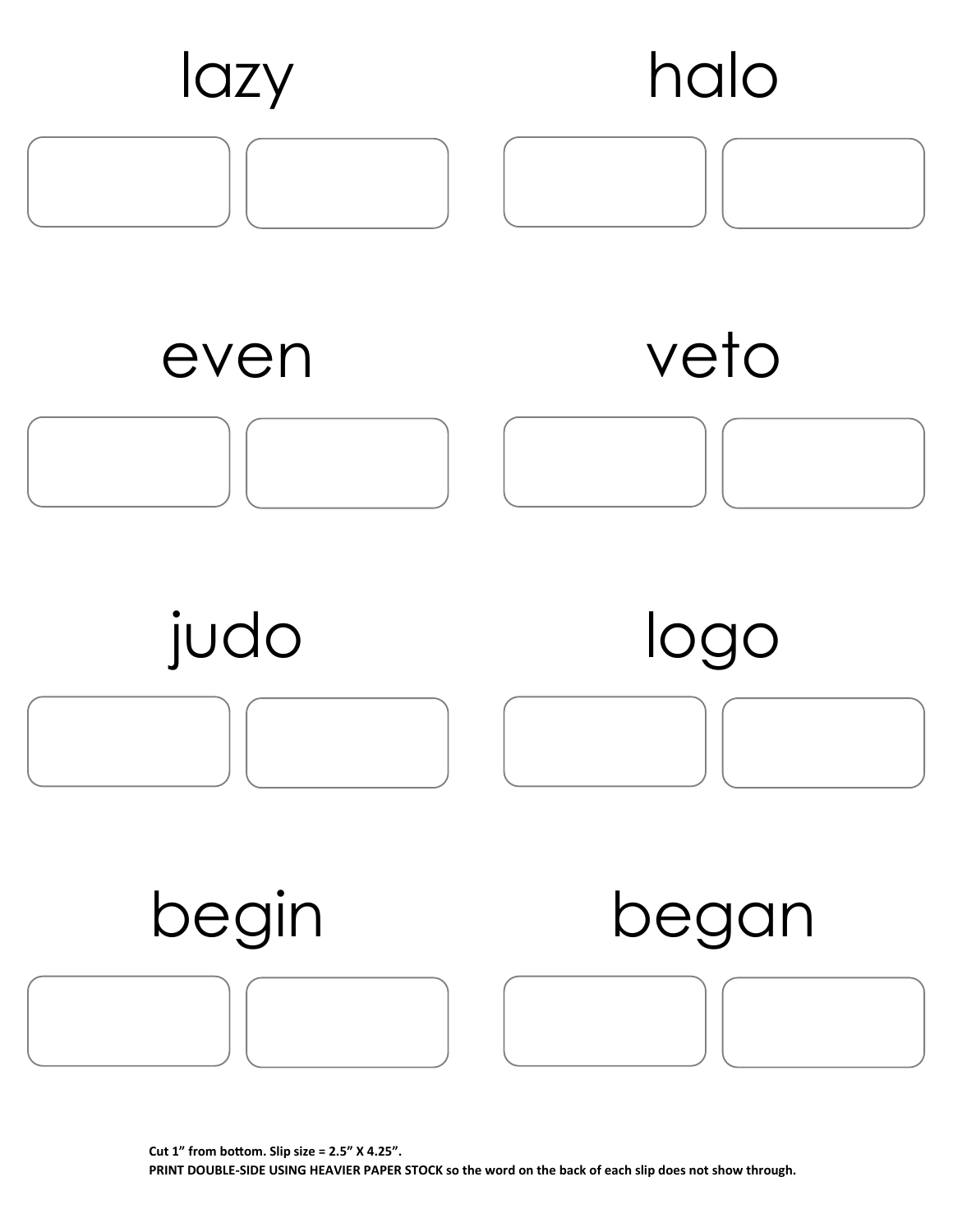



lazy

veto

judo

logo

begin

began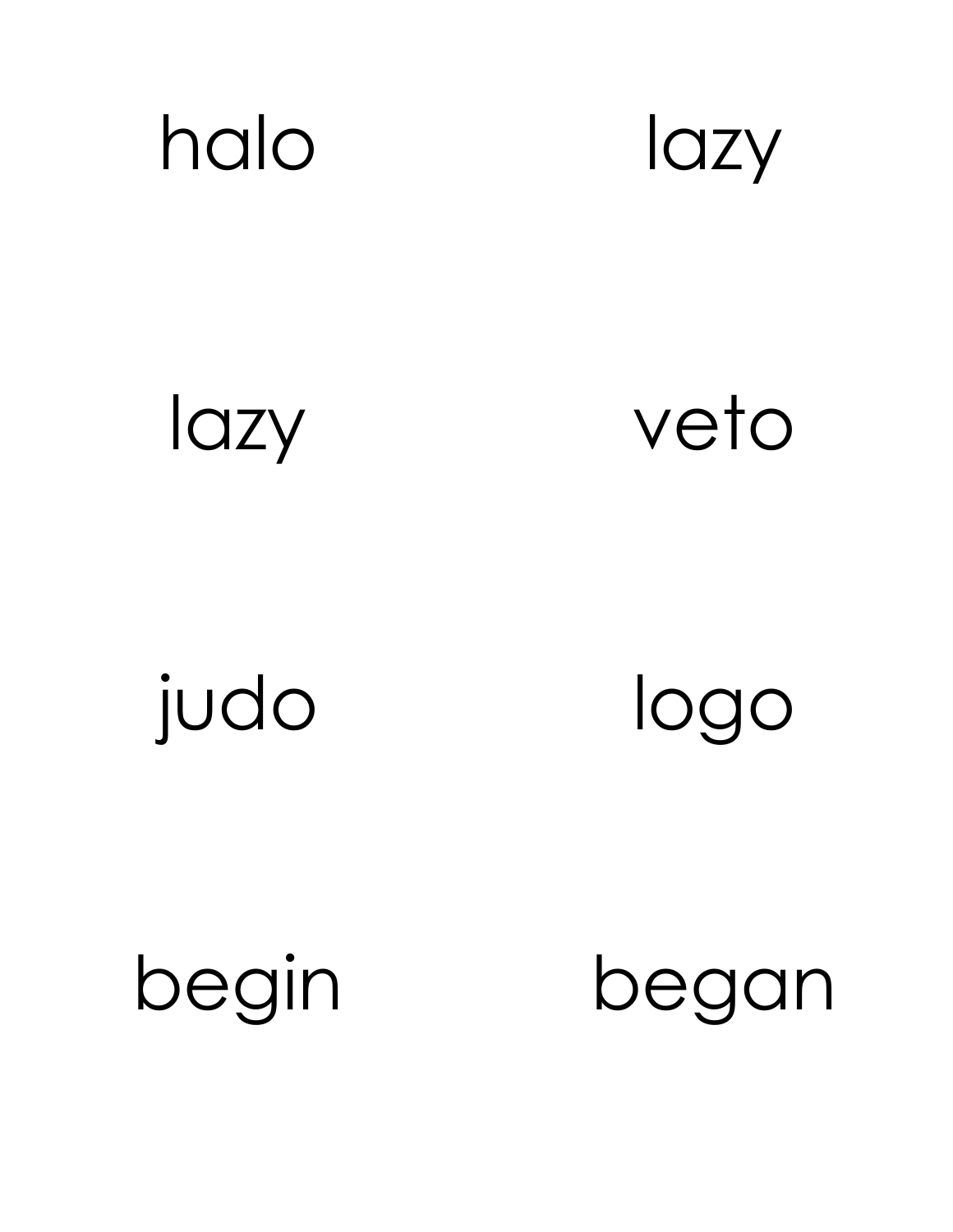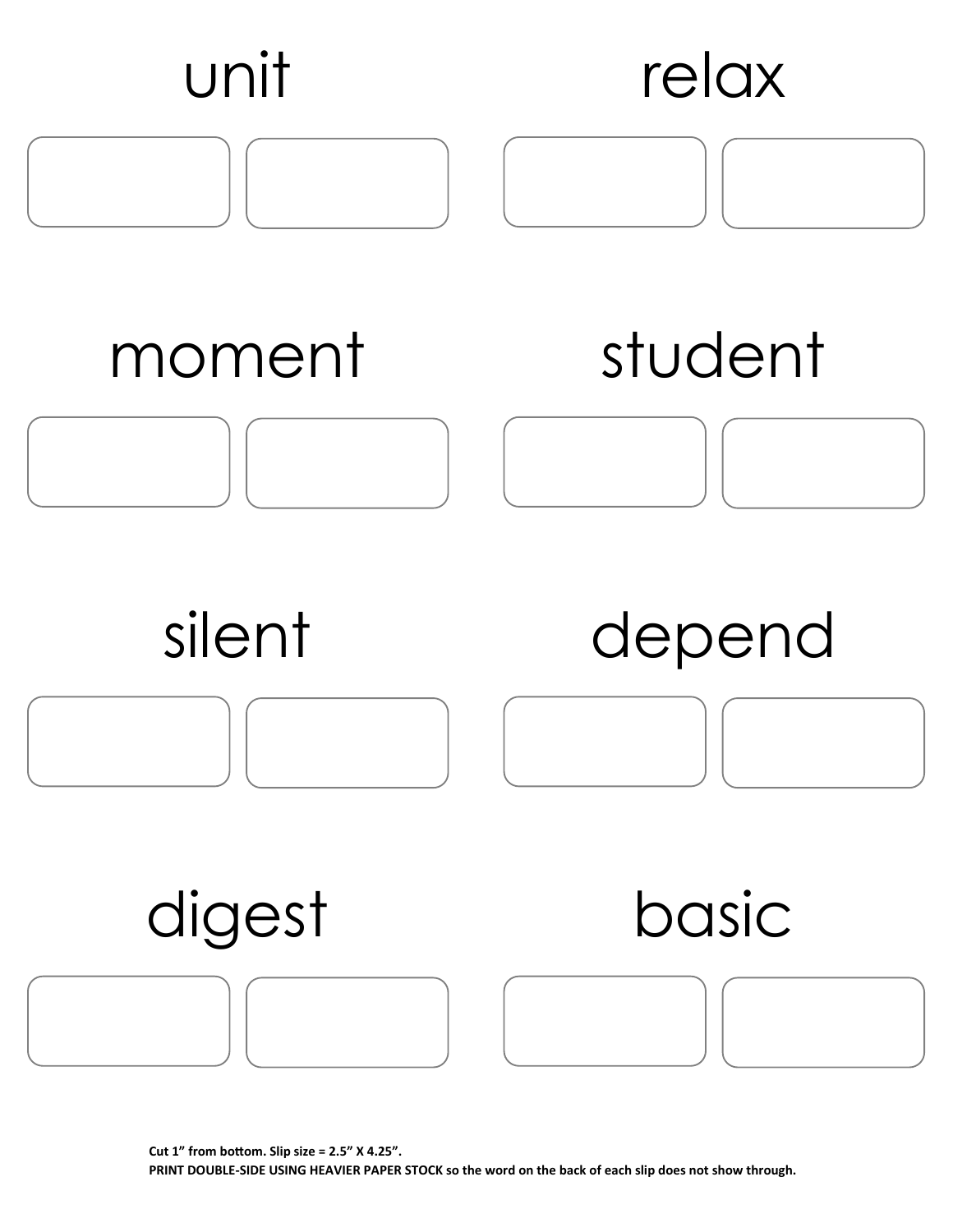

## moment moment

silent silent

digest digest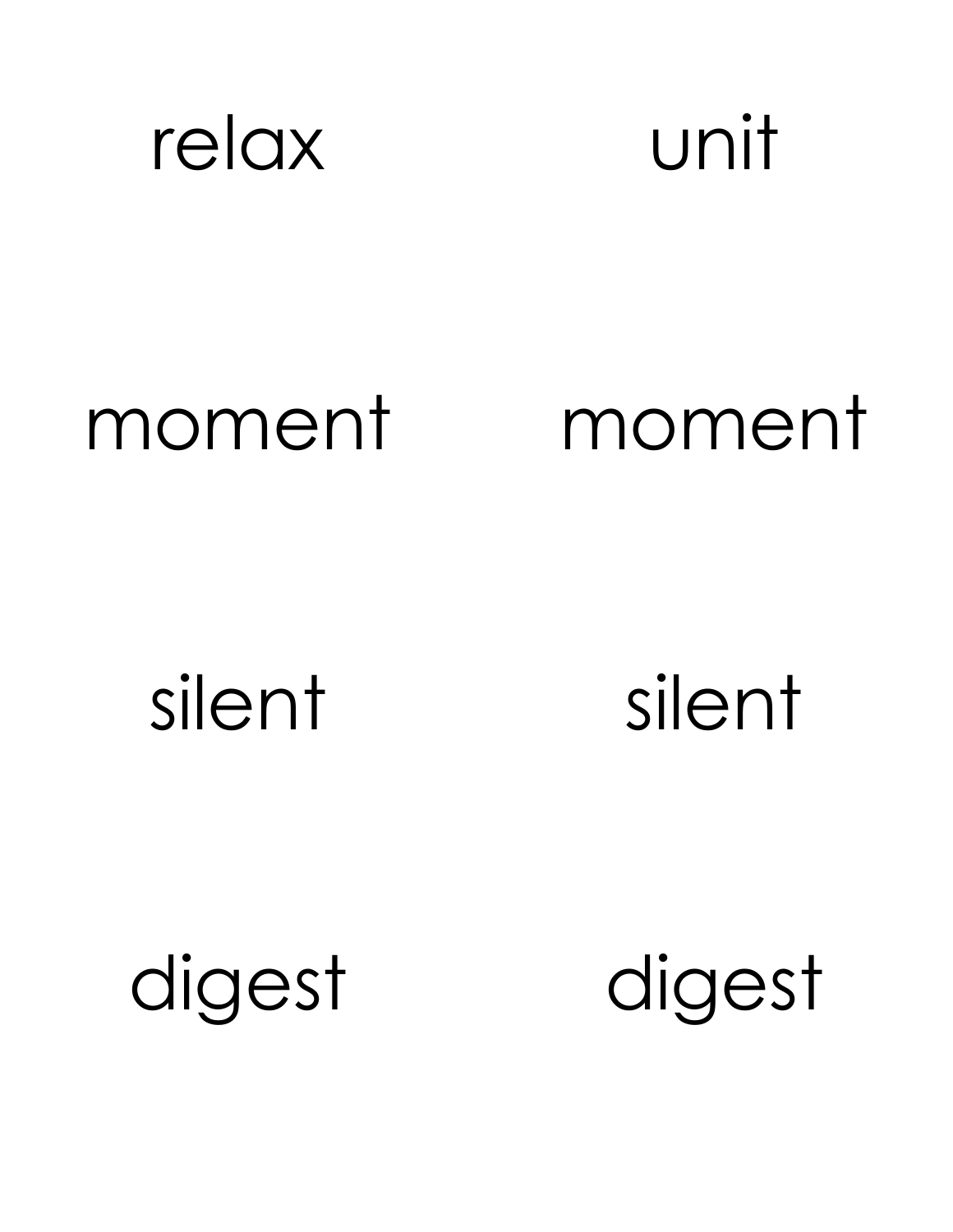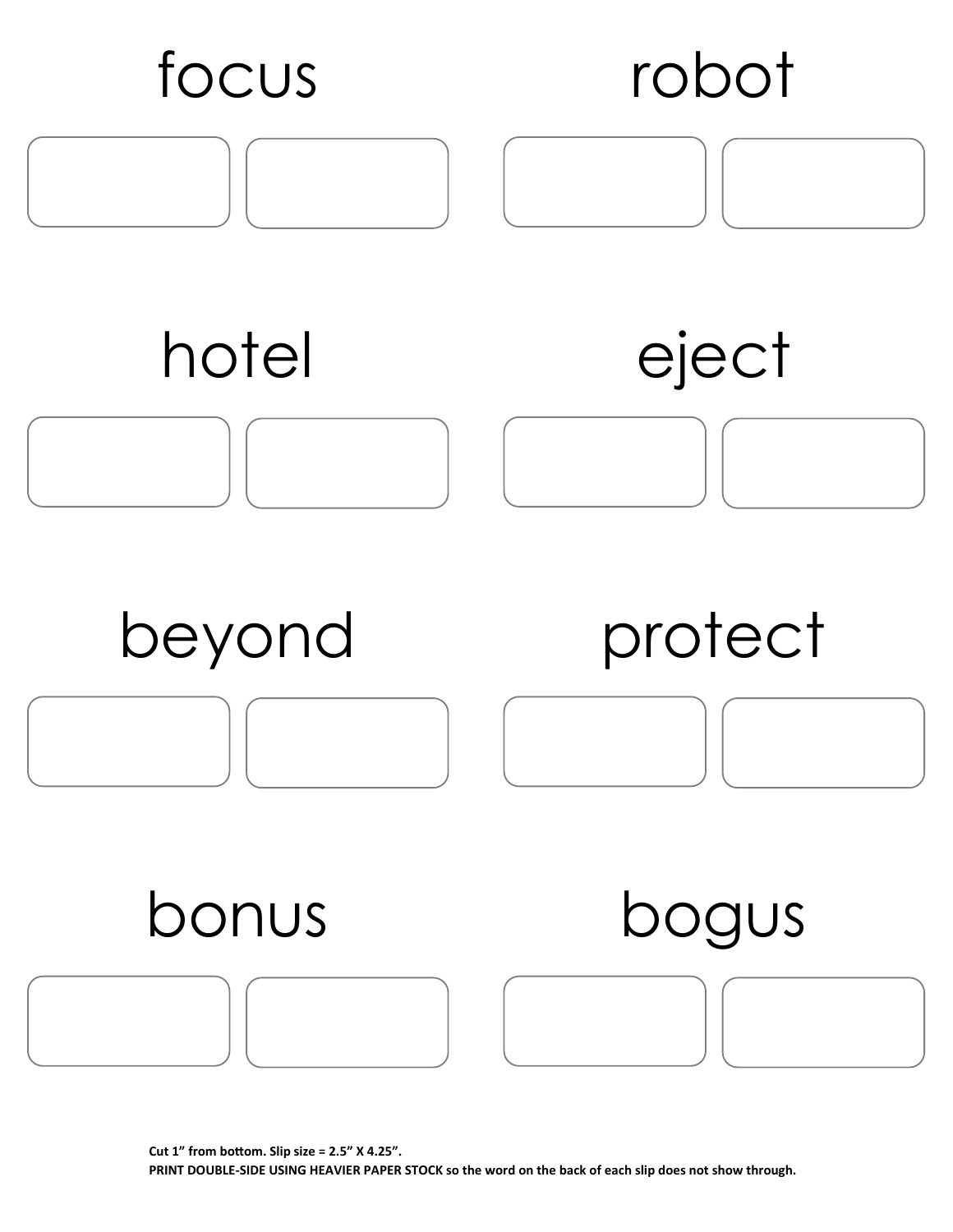

eject hotel

protect beyond

bogus bonus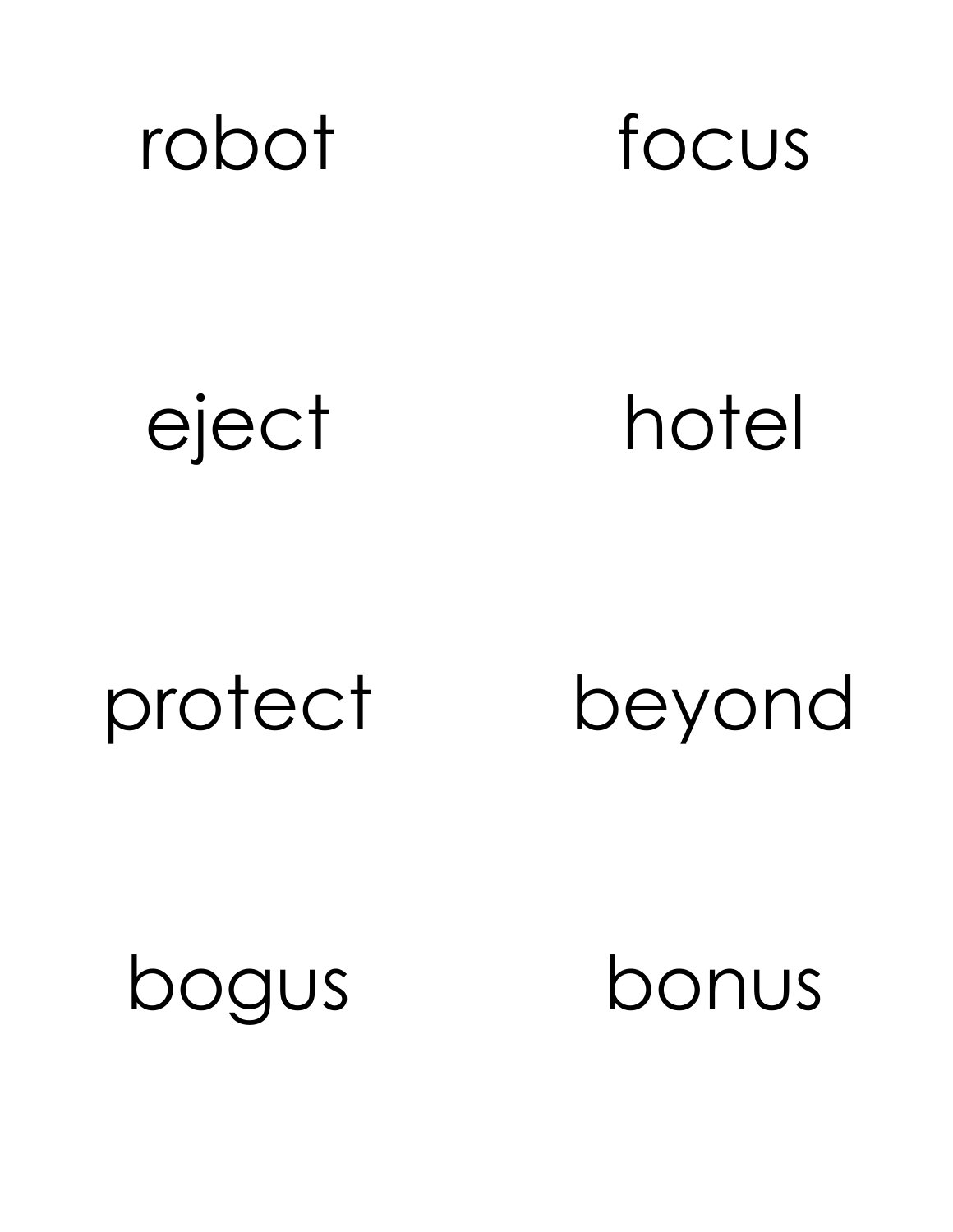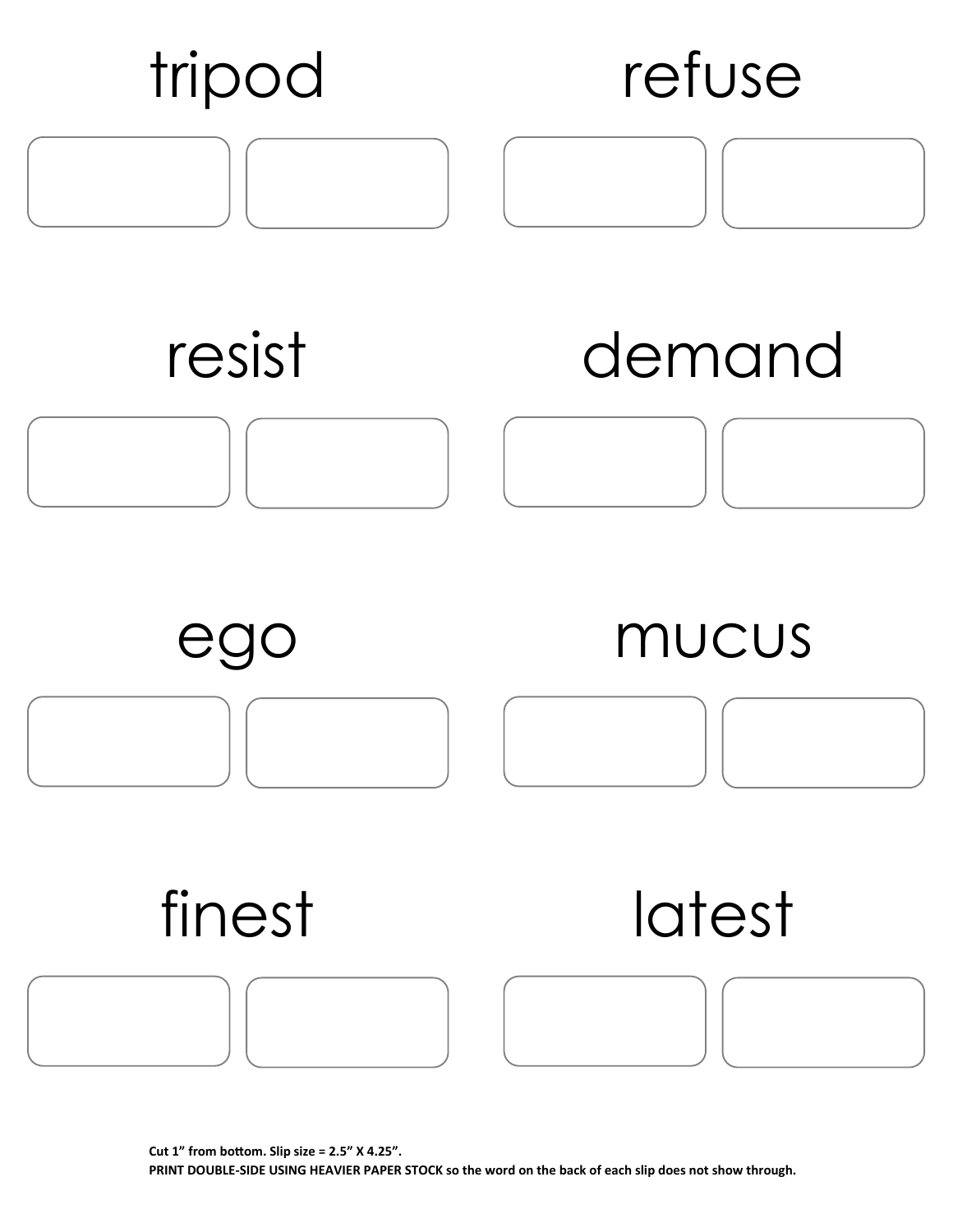

tripod

## demand

resist

mucus

ego

latest

finest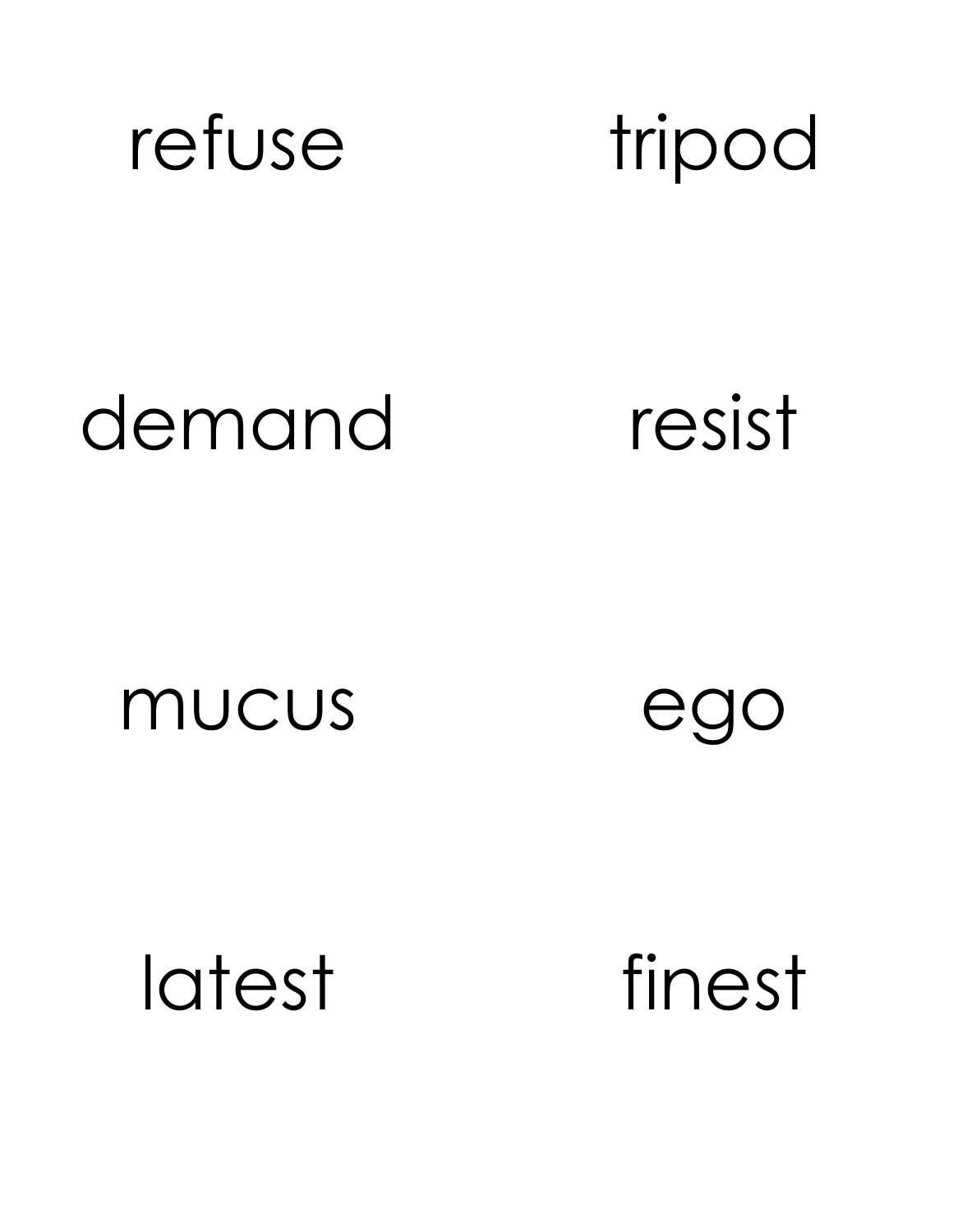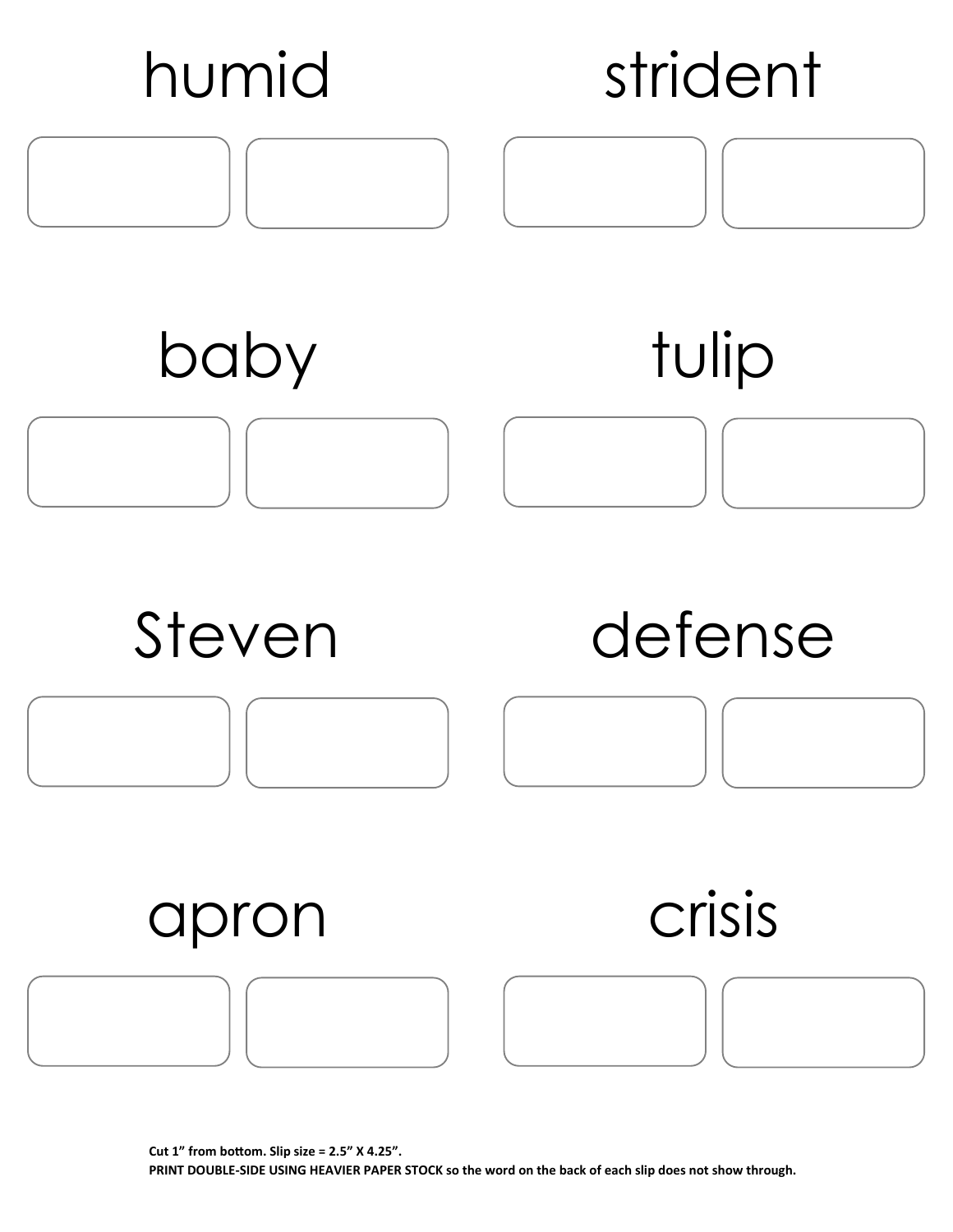

tulip

baby

### defense

Steven

crisis

apron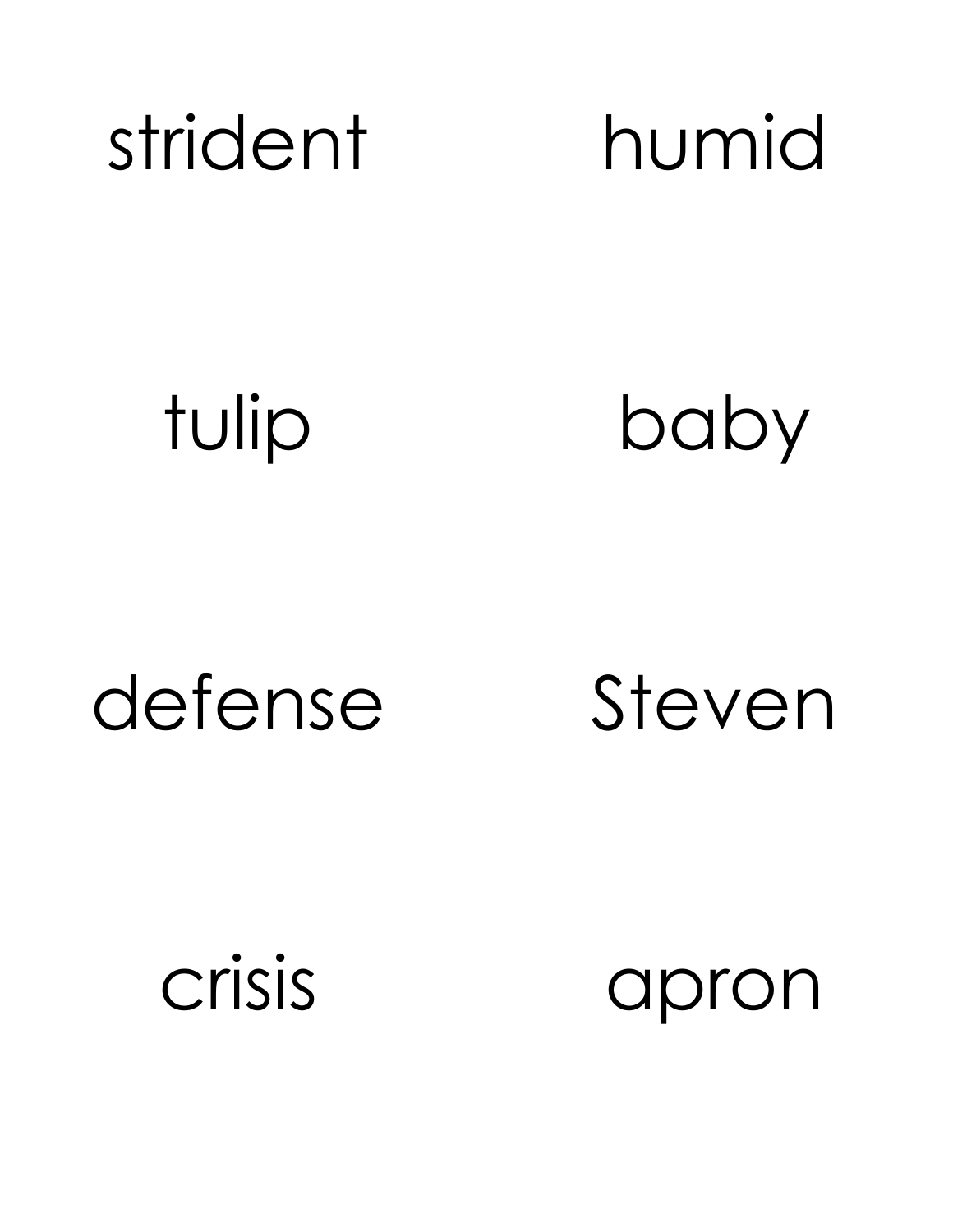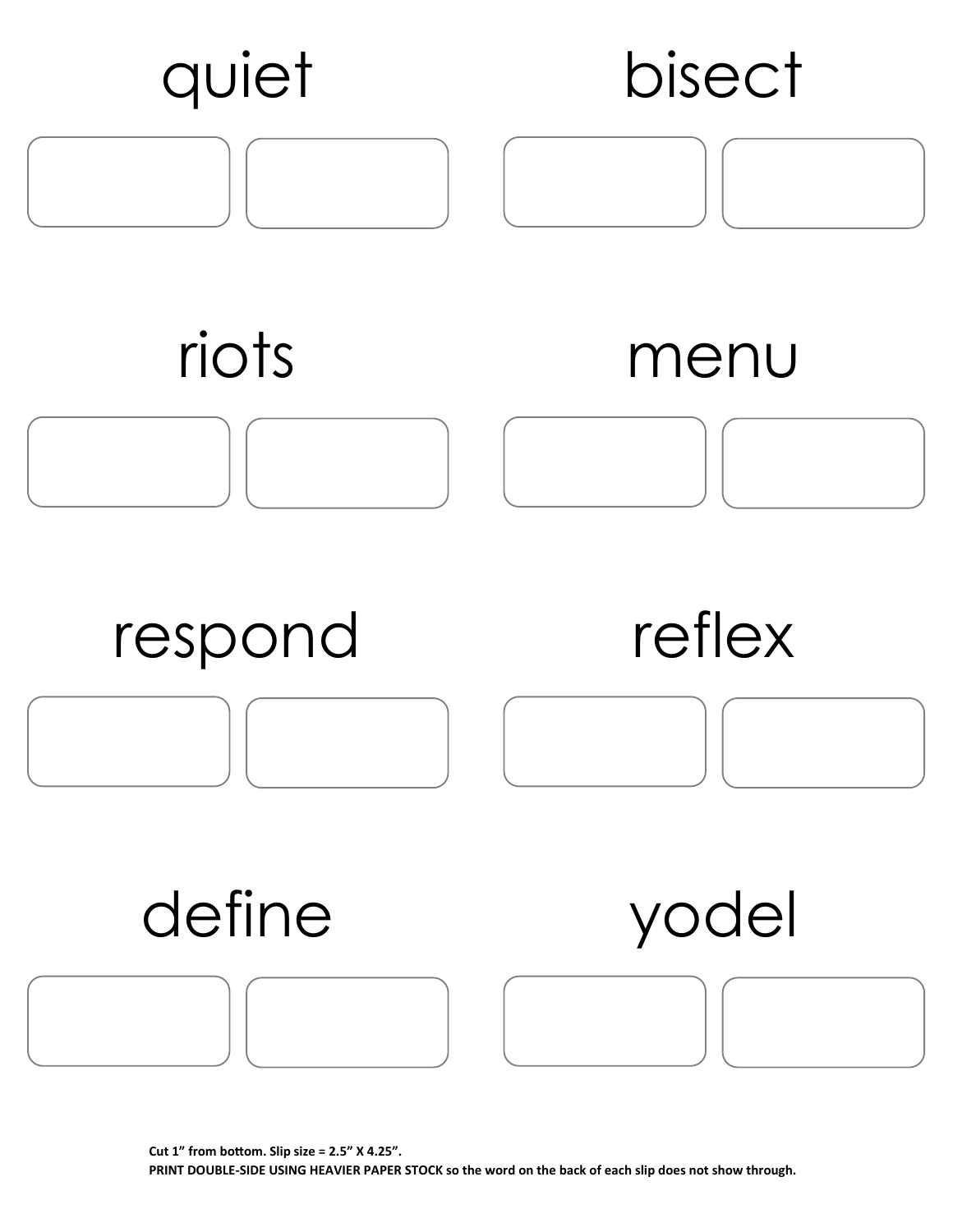



### menu riots

reflex respond

yodel decline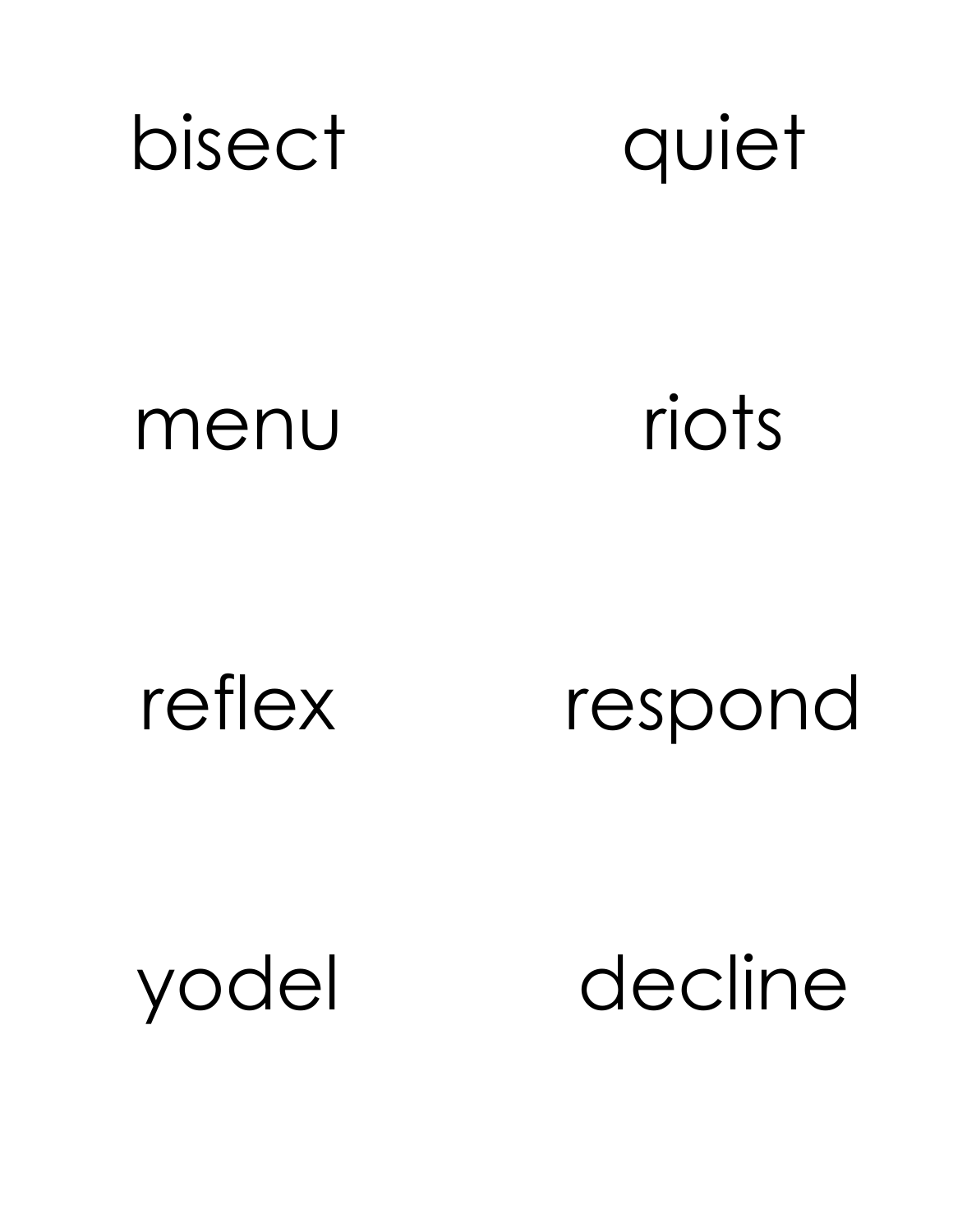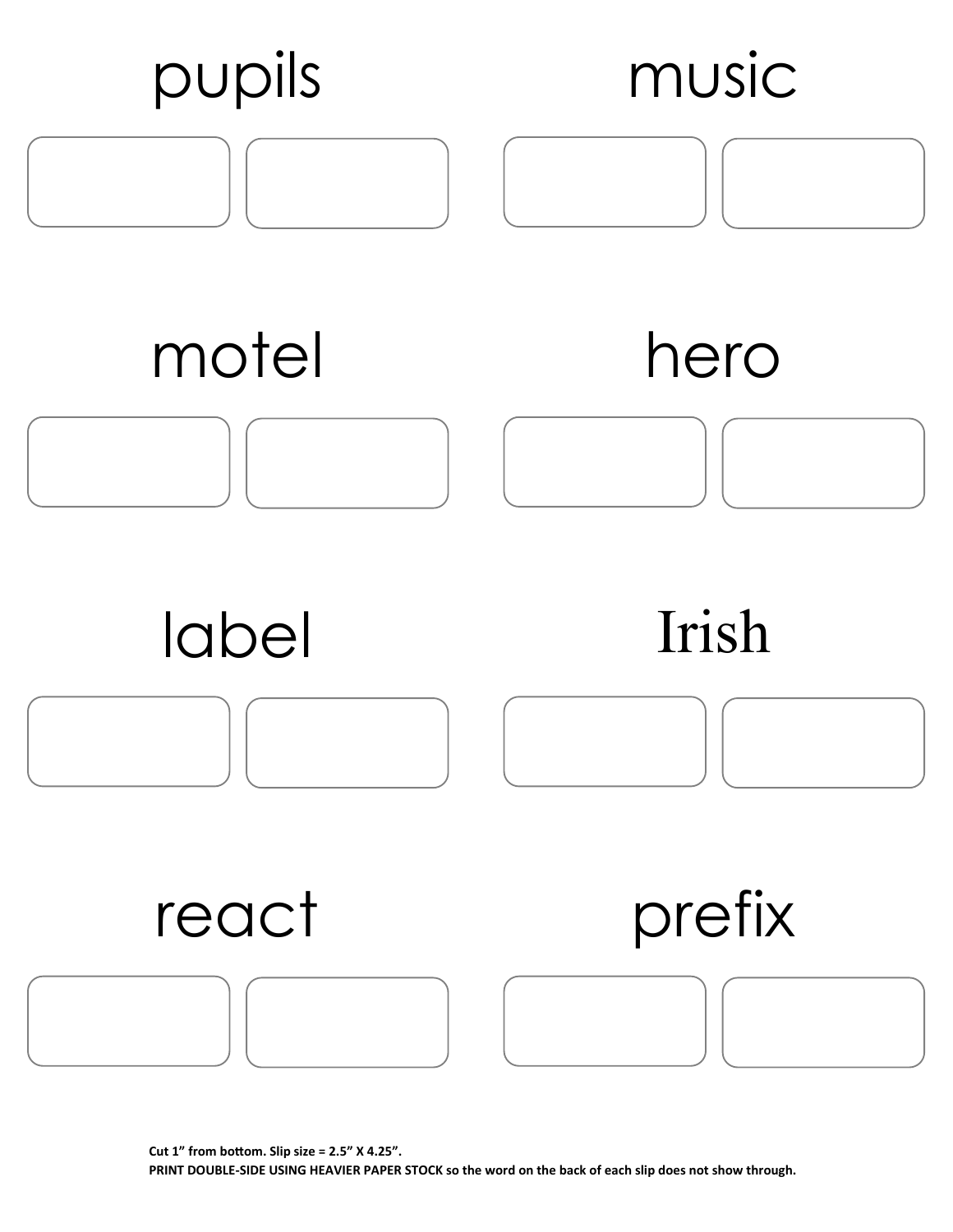



hero motel

Irish label

prefix react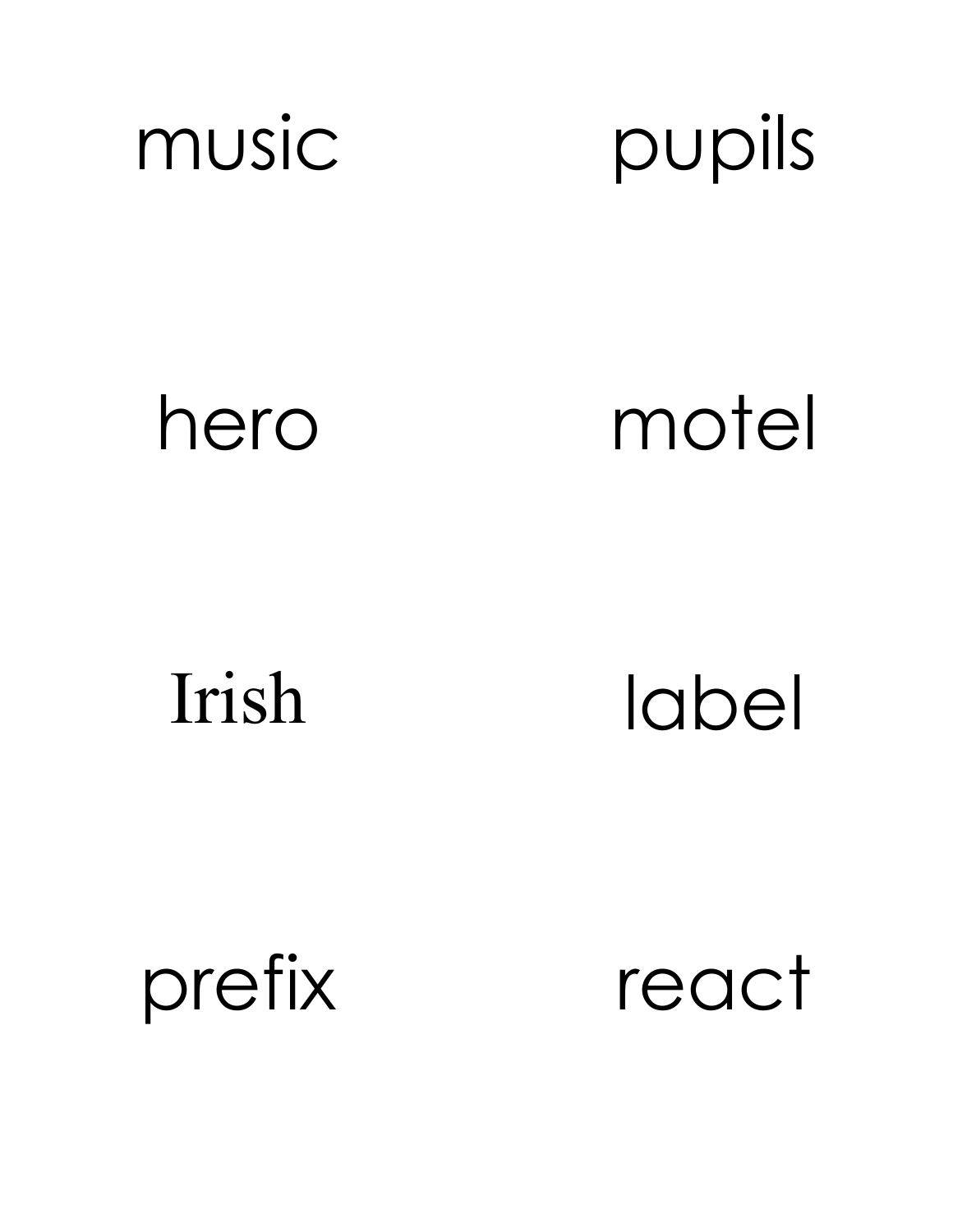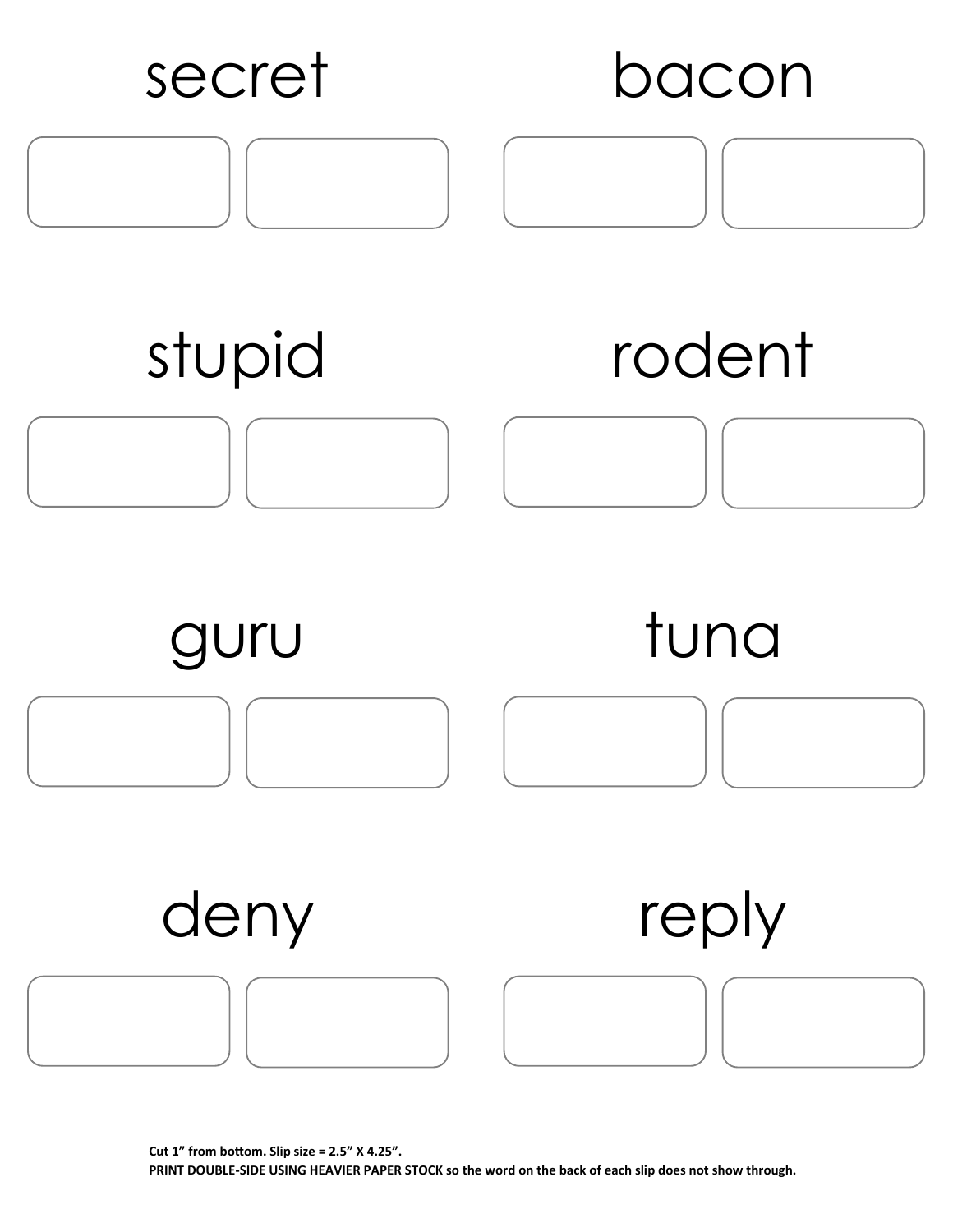



rodent

stupid

tuna

guru

reply

unzip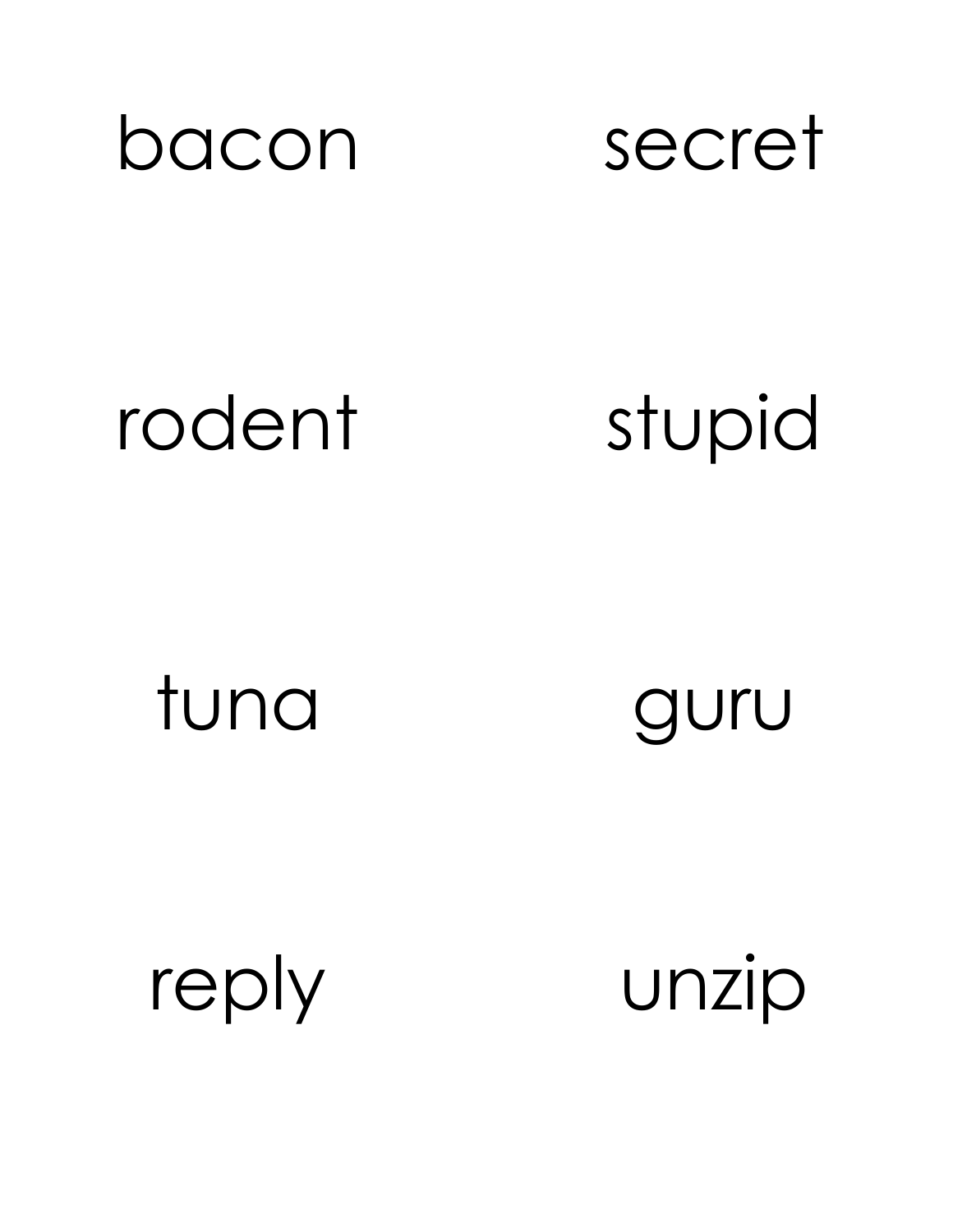